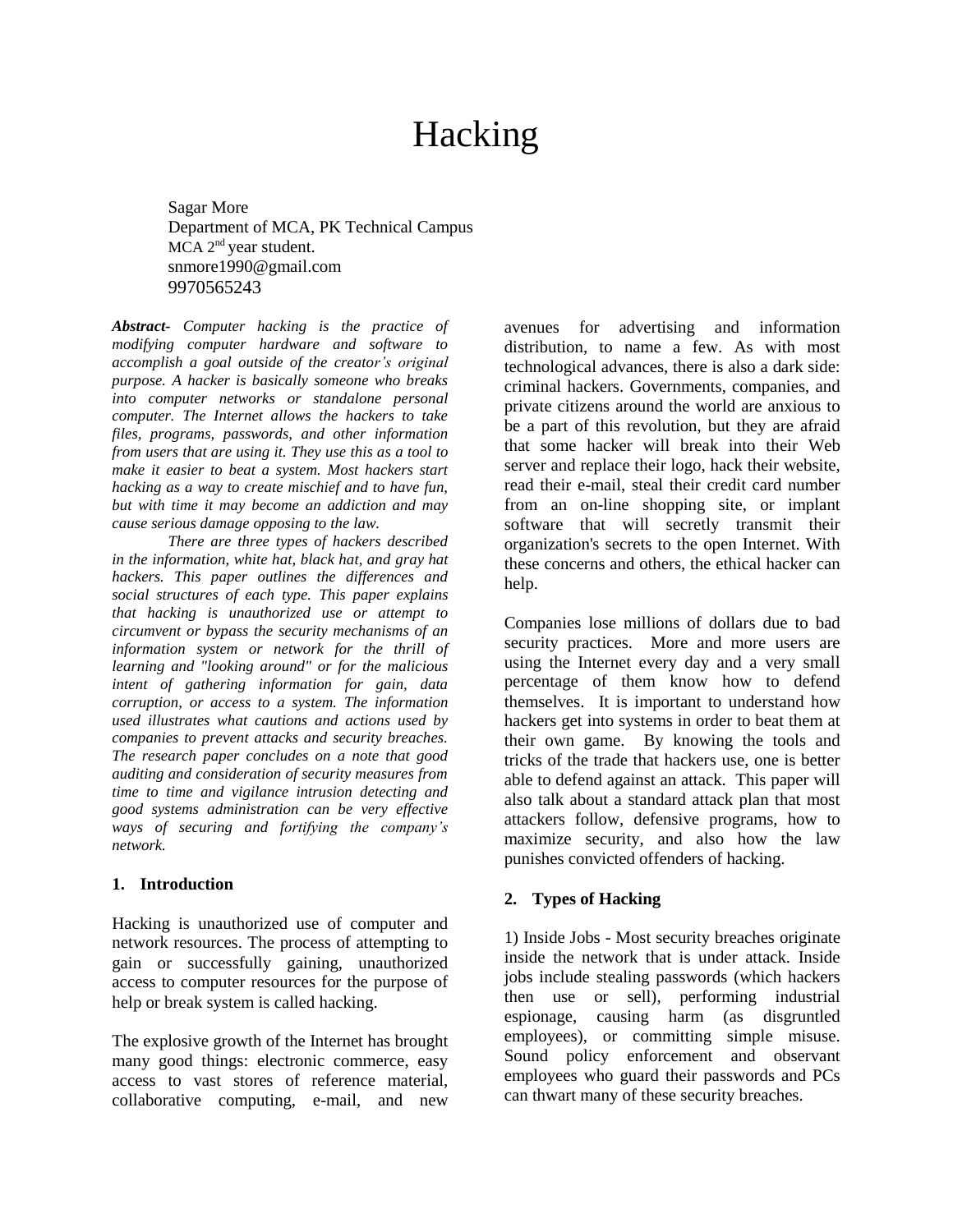2) Rogue Access Points - Rogue access points (APs) are unsecured wireless access points that outsiders can easily breech. (Local hackers often advertise rogue APs to each other.) Rogue APs are most often connected by well-meaning but ignorant employees.

3) Back Doors - Hackers can gain access to a network by exploiting back door administrative shortcuts, configuration errors, easily deciphered passwords, and unsecured dial-ups. With the aid of computerized searchers (bots), hackers can probably find any weakness in your network.

4) Viruses and Worms - Viruses and worms are self-replicating programs or code fragments that attach themselves to other programs (viruses) or machines (worms). Both viruses and worms attempt to shut down networks by flooding them with massive amounts of bogus traffic, usually through e-mail.

5) Trojan Horses - Trojan horses, which are attached to other programs, are the leading cause of all break-ins. When a user downloads and activates a Trojan horse, the hacked software (SW) kicks off a virus, password gobbler, or remote-control SW that gives the hacker control of the PC.

6) Denial of Service - DoS attacks give hackers a way to bring down a network without gaining internal access. DoS attacks work by flooding the access routers with bogus traffic (which can be e-mail or Transmission Control Protocol, TCP, packets).

Distributed DoSs (DDoS5) are coordinated DoS attacks from multiple sources. A DDoS is more difficult to block because it uses multiple, changing, source IP addresses.

#### 7) Anarchists, Crackers, and Kiddies -

Anarchists are people who just like to break stuff. They usually exploit any target of opportunity. Crackers are hobbyists or professionals who break passwords and develop Trojan horses or other SW (called warez). They either use the SW themselves (for bragging rights) or sell it for profit. Script kiddies are hacker wannabes. They have no real hacker

skills, so they buy or download warez, which they launch.

8) Sniffing and Spoofing - Sniffing refers to the act of intercepting TCP packets. This interception can happen through simple eavesdropping or something more sinister.

Spoofing is the act of sending an illegitimate packet with an expected acknowledgment (ACK), which a hacker can guess, predict, or obtain by snooping.

## **3. Hacker versus Cracker**

**Hacker :** A Hacker is a person who is interested in the working of any computer operating system. Most often, Hackers are programmers. Hackers obtain advanced knowledge of operating systems and programming languages. They may know various security holes within systems and the reasons for such holes. Hackers constantly seek further knowledge, share what they have discovered, and they never have intentions about damaging or stealing data.

**Cracker:** A Cracker is a person who breaks into other people systems, with malicious intentions. Crackers gain unauthorized access, destroy important data, stop services provided by the server, or basically cause problems for their targets. Crackers can easily be identified because their actions are malicious. Whatever the case, most people give Hacker a negative outline. Many malicious Hackers are electronic thieves. Just like anyone can become a thief, or a robber, anyone can become a Hacker, regardless of age, gender, or religion. Technical skills of Hackers vary from one to another. Some Hackers barely know how to surf the Internet, whereas others write software that other Hackers depend upon.

## **4.Types of Hackers on the basis of activities performed by them:**

**White Hat Hacker:** A White Hat Hacker is computer guy who perform Ethical Hacking. These are usually security professionals with knowledge of hacking and the Hacker toolset and who use this knowledge to locate security weaknesses and implement countermeasures in the resources. They are also known as an Ethical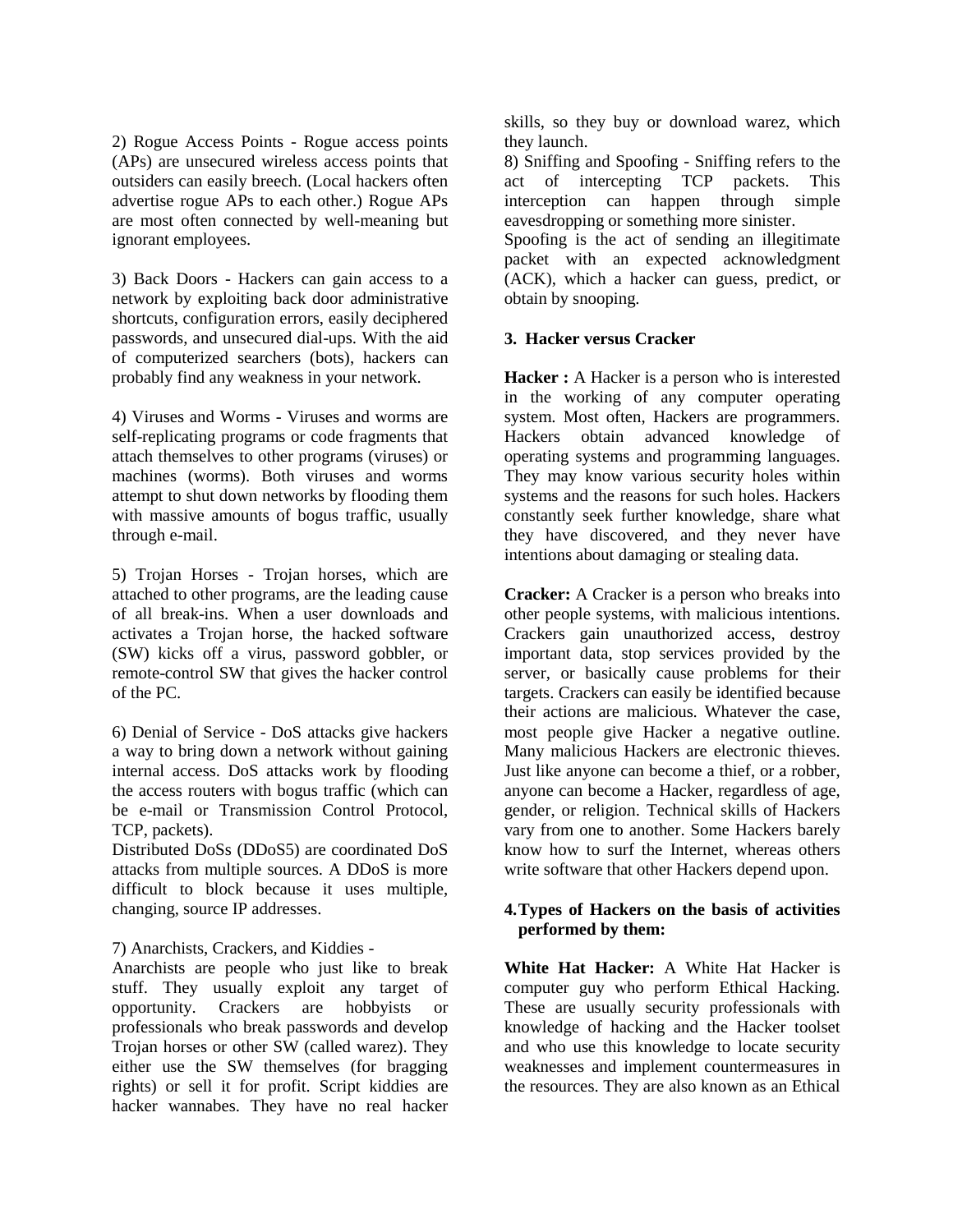Hacker or a Penetration Tester. They focus on Securing and Protecting IT Systems.

**Black Hat Hacker:** A Black Hat Hacker is computer guy who performs Unethical Hacking. These are the Criminal Hackers or Crackers who use their skills and knowledge for illegal or malicious purposes. They break into or otherwise violate the system integrity of remote machines, with malicious intent. These are also known as an Unethical Hacker or a Security Cracker. They focus on Security Cracking and Data stealing.

**Grey Hat Hacker:** A Grey Hat Hacker is a Computer guy who sometimes acts legally, sometimes in good will, and sometimes not. They usually do not hack for personal gain or not have malicious intentions, but may or may not occasionally commit crimes during the course of their technological exploits. They are hybrid between White Hat and Black Hat **Hackers** 

**Hactivism:** Another type of Hackers are Hacktivists, who try to broadcast political or social messages through their work. A Hacktivist wants to raise public awareness of an issue. Examples of hacktivism are the Web sites that were defaced with the Jihad messages in the name of Terrorism.

**Cyber Terrorist:** There are Hackers who are called Cyber Terrorists, who attack government computers or public utility infrastructures, such as power stations and air-traffic-control towers. They crash critical systems or steal classified government information. While in a conflict with enemy countries some government start Cyber war via Internet.

**Ethical Hacking:** Ethical Hacking is testing the resources for a good cause and for the betterment of technology. Technically Ethical Hacking means penetration testing which is focused on Securing and Protecting IT Systems. Ethical Hacking also known as Penetration Testing or White-Hat Hacking involves the same Tools, Tricks and Techniques that Hackers use, but with one major difference: Ethical hacking is Legal. Ethical hacking is performed with the

target's permission. The intent of Ethical Hacking is to discover vulnerabilities from a Hacker's viewpoint so systems can be better secured. Ethical Hacking is part of an overall information Risk Management program that allows for ongoing security improvements. Ethical hacking can also ensure that vendors' claims about the security of their products are legitimate.

## **5.Why Hackers Hack?**

The main reason why Hackers hack is because they can hack. Hacking is a casual hobby for some Hackers, they just hack to see what they can hack and what they can't hack, usually by testing their own systems. Many Hackers are the guys who get kicked out of corporate and government IT and security organizations. They try to bring down the status of the organization by attacking or stealing information. The knowledge that malicious Hackers gain and the ego that comes with that knowledge is like an addiction. Some Hackers want to make your life miserable, and others simply want to be famous. Some common motives of malicious Hackers are revenge, curiosity, boredom, challenge, theft for financial gain, blackmail, extortion, and corporate work pressure.

## **Steps Performed by Hackers**

- Performing Reconnaissance
- Scanning and Enumeration
- Gaining access
- Maintaining access and Placing Backdoors
- Covering tracks or Clearing Logs

## **Phase I: Reconnaissance**

Reconnaissance can be described as the preattack phase and is a systematic attempt to locate, gather, identify, and record information about the target. The Hacker seeks to find out as much information as possible about the target.

#### **Phase II: Scanning and Enumeration**

Scanning and enumeration is considered the second pre-attack phase. This phase involves taking the information discovered during reconnaissance and using it to examine the network. Scanning involves steps such as intelligent system port scanning which is used to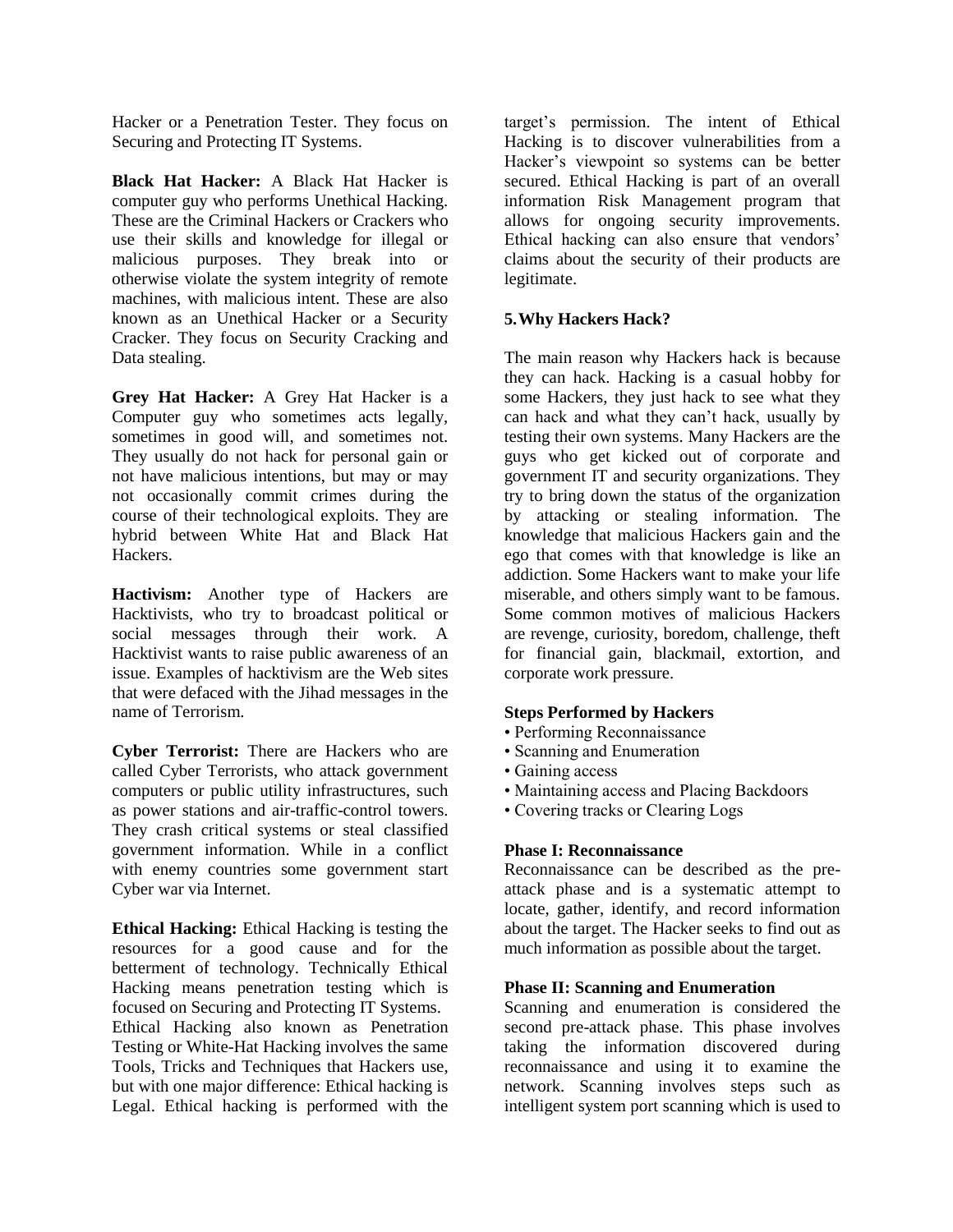determine open ports and vulnerable services. In this stage the attacker can use different automated tools to discover system vulnerabilities.

## **Phase III: Gaining Access**

This is the phase where the real hacking takes place. Vulnerabilities discovered during the reconnaissance and scanning phase are now exploited to gain access. The method of connection the Hacker uses for an exploit can be a local area network, local access to a PC, the Internet, or offline. Gaining access is known in the Hacker world as owning the system. During a real security breach it would be this stage where the Hacker can utilize simple techniques to cause irreparable damage to the target system.

## **Phase IV: Maintaining Access and**

Placing Backdoors Once a Hacker has gained access; they want to keep that access for future exploitation and attacks. Sometimes, Hackers harden the system from other Hackers or security personnel by securing their exclusive access with Backdoors, Rootkits, and Trojans. The attacker can use automated scripts and automated tools for hiding attack evidence and also to create backdoors for further attack.

## **Phase V: Clearing Tracks**

In this phase, once Hackers have been able to gain and maintain access, they cover their tracks to avoid detection by security personnel, to continue to use the owned system, to remove evidence of hacking, or to avoid legal action. At present, many successful security breaches are made but never detected. This includes cases where firewalls and vigilant log checking were in place.

## **Working of an Ethical Hacker :**

Obeying the Ethical Hacking Commandments: Every Ethical Hacker must follow few basic principles. If he do not follow, bad things can happen. Most of the time these principles get ignored or forgotten when planning or executing ethical hacking tests. The results are even very dangerous.

# **Working ethically:**

The word ethical can be defined as working with high professional morals and principles. Whether you're performing ethical hacking tests against your own systems or for someone who has hired you, everything you do as an ethical Hacker must be approved and must support the company's goals. No hidden agendas are allowed!

Trustworthiness is the ultimate objective. The misuse of information is absolutely not allowed. That's what the bad guys do.

## **Respecting privacy:**

Treat the information you gather with complete respect. All information you obtain during your testing from Web-application log files to cleartext passwords must be kept private.

## **Executing the plan:**

In Ethical hacking, Time and patience are important. Be careful when you're performing your ethical hacking tests. A Hacker in your network or an employee looking over your shoulder may watch what's going on. This person could use this information against you. It's not practical to make sure that no Hackers are on your systems before you start. Just make sure you keep everything as quiet and private as possible.

This is especially critical when transmitting and storing your test results. You're now on a reconnaissance mission. Find as much information as possible about your organization and systems, which is what malicious Hackers do. Start with a broad view of mind and narrow your focus. Search the Internet for your organization's name, your computer and network system names, and your IP addresses. Google is a great place to start for this.

Don't take ethical hacking too far, though. It makes little sense to harden your systems from unlikely attacks. For instance, if you don't have a internal Web server running, you may not have to worry too much about. However, don't forget about insider threats from malicious employees or your friends or colleagues!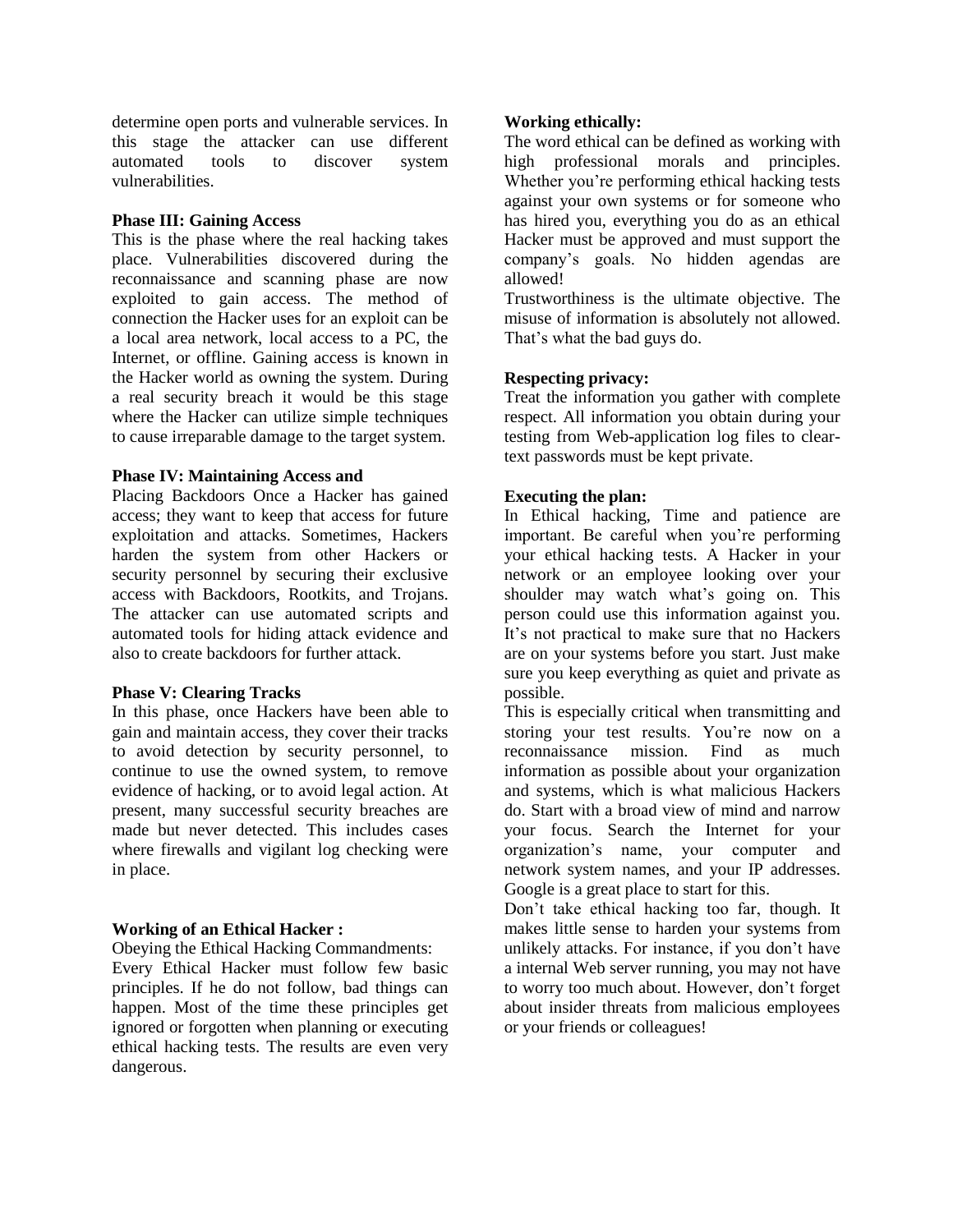#### **6.Prevention from Hackers**

**Q.** What can be done to prevent Hackers from finding new holes in software and exploiting them?

**Ans:** Information security research teams exist to try to find these holes and notify vendors before they are exploited. There is a beneficial competition occurring between the Hackers securing systems and the Hackers breaking into those systems. This competition provides us with better and stronger security, as well as more complex and sophisticated attack techniques

Defending Hackers create Detection Systems to track attacking Hackers, while the attacking Hackers develop bypassing techniques, which are eventually resulted in bigger and better detecting and tracking systems. The net result of this interaction is positive, as it produces smarter people, improved security, more stable software, inventive problem-solving techniques, and even a new economy.

Now when you need protection from Hackers, whom you want to call? Answer is "The Ethical Hackers". An Ethical Hacker possesses the skills, mindset, and tools of a Hacker but is also trustworthy. Ethical Hackers perform the hacks as security tests computer systems. As Hackers expand their knowledge, so should you. You must think like them to protect your systems from them. You, as the ethical Hacker, must know activities Hackers carry out and how to stop their efforts. You should know what to look for and how to use that information to thwart Hackers' efforts. You don't have to protect your systems from everything. You can't.

The only protection against everything is to unplug your computer systems and lock them away so no one can touch them—not even you. That's not the best approach to information security. What's important is to protect your systems from known Vulnerabilities and common Hacker attacks. It's impossible to overcome all possible vulnerabilities of your systems. You can't plan for all possible attacks especially the ones that are currently unknown which are called Zero Day Exploits. These are the attacks which are not known to the world. However in Ethical Hacking, the more

combinations you try — the more you test whole systems instead of individual units — the better your chances of discovering vulnerabilities.

# **7.Safety Tips**

## *Here are five simple tips that will help Protect Your Online Accounts*

**a. Use strong passwords:** Using strong passwords is the best way to ensure your social media accounts don't get hacked by a spammer or someone who wants to embarrass you. That's why it's so important to have a unique password for each of your accounts. Creating strong passwords is fairly easy – just remember to combine letters, numbers and symbols that require pressing the Shift key. It's also a good idea to change your passwords once in a while, like every two months.

Using strong passwords to **protect your online accounts** is a good start, but it will not protect you from serious hackers that rely on malware like keyloggers to steal your data. If your computer is infected with a keylogger, the hacker will have access to everything you type, including your passwords. Protecting your computer will help. You can also use strong passwords when protecting your home wireless connection.

Include post letters and numbers interchanged Try not to have "dictionary" words." Basically try to have a random set of letters, like cga57g. If your password is made up of all words you can search for in the dictionary and find, someone can get your password using a dictionary hack.

- Make sure your password is long, about 15 characters in length. Otherwise, a hacker could use a brute force hack to get into your account.
- Spaces help, a lot. Even if your password is "theacp", making it "the acp", will increase the strength of it ten-fold.
- Don't use the same password for multiple accounts. Put a different number or symbol for each account added onto a base password if you can't remember different passwords. For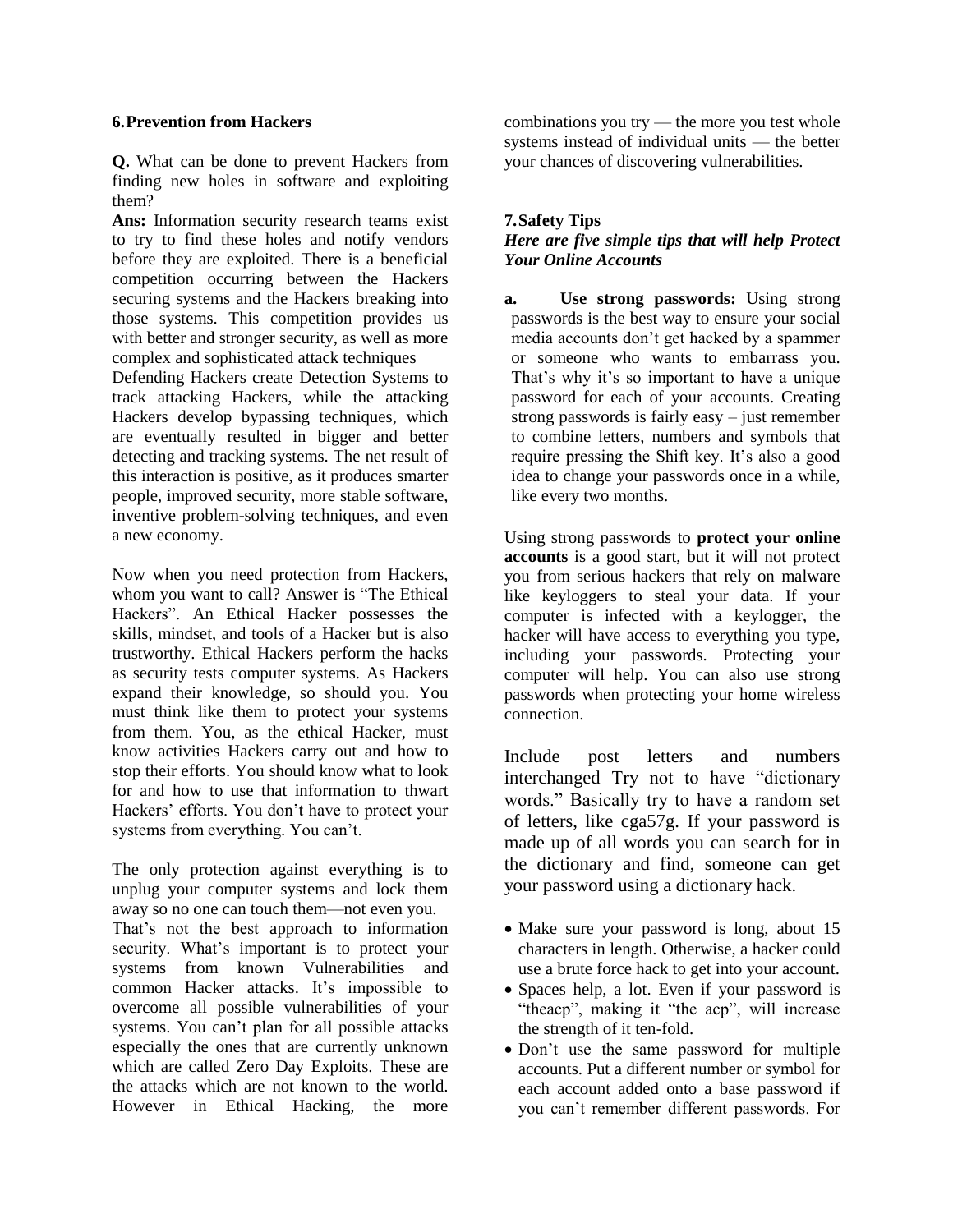example, "theacp" could turn into: theacp1,the@acp, the\*acp, theacp!, etc…….

 Never enter your password into a page someone links you to, it may be a phishing site. Instead, make sure you go to the correct web page to be certain that your account information is secure.

## **b. Protect your computer**

Protecting your computer is a vital part of securing your online accounts. You need to have solid security software to prevent more advanced hackers from accessing your online accounts and other sensitive data. There are many security suites available today, both paid and free. As a rule, it's best to have a couple of different security programs installed on your computer, for example an anti-virus and an antimalware application. In addition to that, it's always good to replace the Windows firewall with a more advanced one. Remember that you shouldn't have two anti-virus programs installed at once because they might conflict with each other. Update your security software daily and scan your computer weekly to make sure there are no infections. Protect your online accounts include protecting your computer as they both rely on each other for safety.

## **c. Keep an eye on running processes**

Every single program, whether visible or hidden, launches a process that is displayed in the Windows Task Manager. So if you think that your computer is infected, you should check running processes. It's also good to monitor running processes on a regular basis.

Windows 7 has a pretty decent task manager (press Ctrl+Shift+Esc to open it), but it's still best to use a third party application, such as the free Sysinternal's Process Explorer or Auslogics Task Manager. These programs provide more

details than the built-in task manager and can help you nip malware in the bud.

Some infections have a habit of masking themselves as Windows processes, such as svchost.exe and lsass.exe. So it's always good to check your processes on Fileinspet.com, a Windows process library, and check their path.

**c. Download with care :** Do you like downloading free stuff from the Internet? I bet you do. But sometimes downloading free stuff can be dangerous. While a lot of free downloads are perfectly fine and come from legitimate sources, many are infected. They are designed to wreak your computer and steal your data. Never download anything that looks suspicious and stick to legitimate free downloads, be it software, songs, or videos.

## **d.Be careful when using unprotected public networks**

We all love using free Wi-Fi in cafes and libraries. While they are great for browsing the web and reading the news, it's not a good idea to use them for online banking, shopping and sometimes even email. These networks are unprotected, which means that a hacker sitting in the same cafe can easily access all of your open accounts and steal your passwords using special software. That's why you should always take extra care and watch out for any strange activity. GMail users are lucky, because GMail tells you if more than two computers are using your account at the same time – just look below your messages to access this information.

## **Acknowledgement**

We are thankful to Dr. Manoj Devare, Head of MCA department at PK Technical campus, Chakan, Pune. Without his guidance, motivation and support we would not have submitted this paper to EITBM 2012.